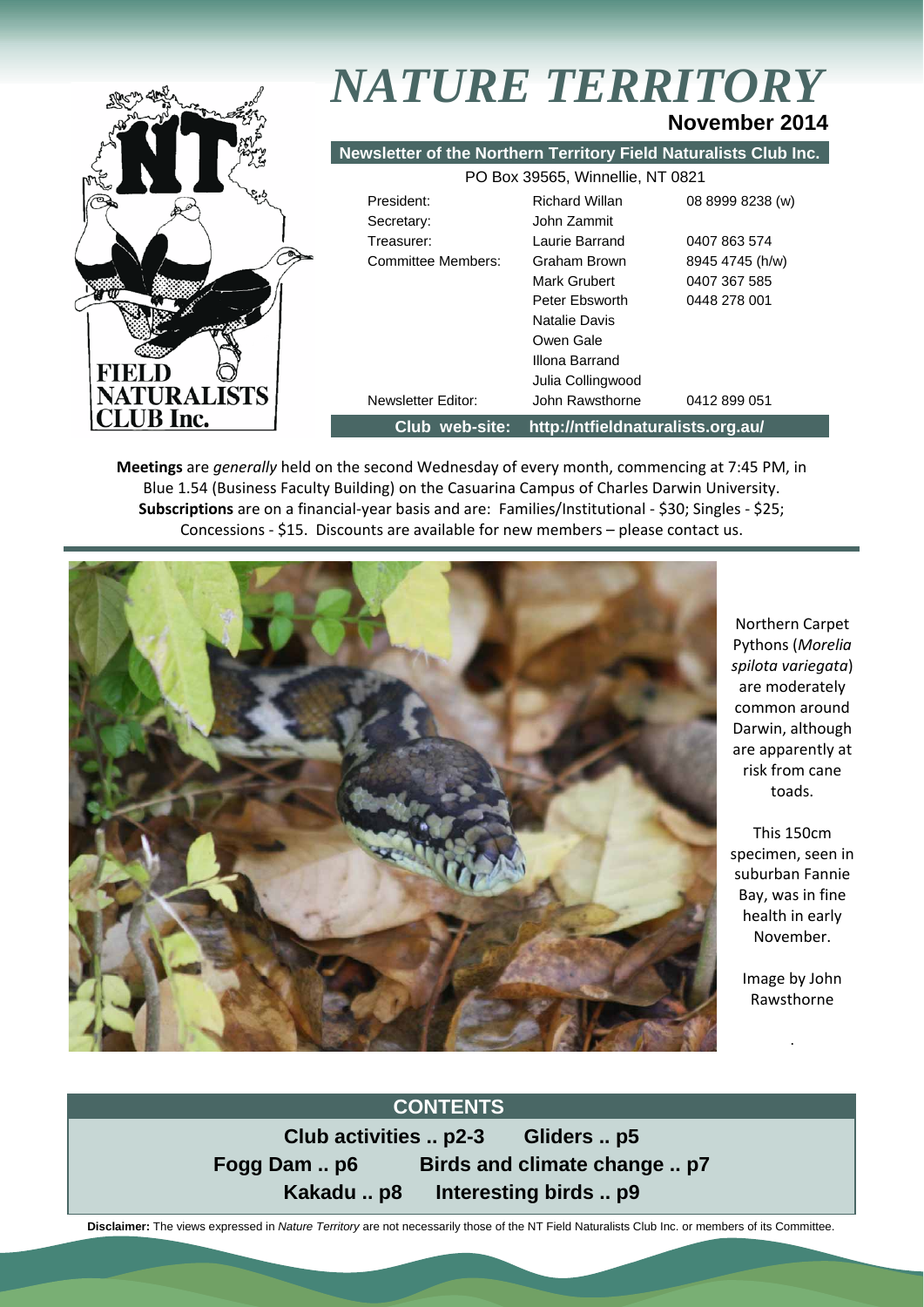# **Club activities**

**November meeting.** Wednesday November 12, 7:45 PM. Blue 1.54 (Business Bldg.), CDU Casuarina.

## **Range expansion of an 'invasive' butterfly in South-East Asia and Australia: a consequence of tropical deforestation or climate change?**

*Presented by Michael F. Braby*

Documenting the range size and range boundaries of species, and understanding the factors determining changes in these spatial components, is crucial given current rates of anthropogenic climate change and habitat loss. Michael will report on the establishment and rapid spread of the Tawny Coster butterfly, Acraea terpsicore, in

South‐East Asia and Australia, which he recently presented to the International Symposium on Research and Conservation of Asian Butterfly Diversity in Taiwan.

The butterfly (which is native to Sri Lanka and India) became established in Indo‐China (Thailand) during the 1980s and since that time it has spread to other parts of South‐East Asia. It was first recorded on the Australian mainland in the Northern Territory in early 2012.

Michael and his team modelled the species' rate of colonisation and potential for further range expansion in the Indo‐Australian region. The



bioclimatic niche models identified additional regions with favourable climatic conditions, indicating potential for further range expansion. It was hypothesized that habitat modification, particularly rapid deforestation of tropical



forest in South‐East Asia during the past three decades, has been a major driver accounting for the range expansion. Climate change may be a contributing factor but was unlikely the sole determinant given the spatial area involved and rate of spread.

Michael currently works as a senior scientist with the NT Government (DLRM) and is a Visiting Fellow with the Research School of Biology at The Australian National University.

*Top: The Tawny Coster (*Acraea terpsicore*); Left: Michael Braby*

Quiz: Who was the first person to see a Tawny Coster in Australia, and where did they see it? Answer on p7

**●●●●●●●●●●●●●●●●●●●●●●●●●●●●●●●●●●●**

*Nature Territory***, November 2014****Page 2**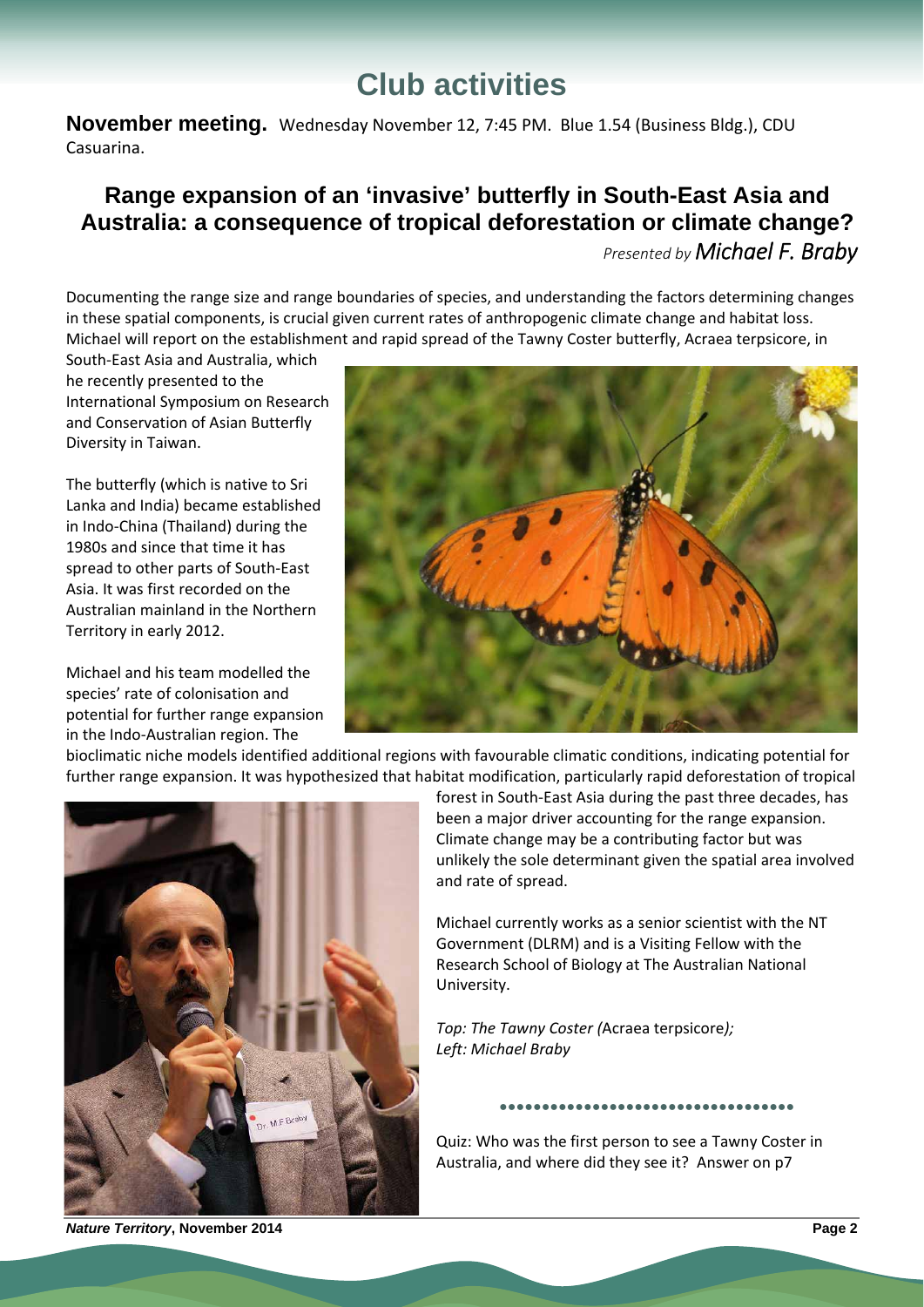# **November Field Trip: End-of-year soiree at Charles Darwin National Park, with a side serving of natural wonder**

Join your fellow club members at this near-city park for an exploration mixed with an early Christmas social



gathering on 16 November from 8.30am.

Charles Darwin National Park is located close to the heart of Darwin, off Tiger Brennan Drive in Winnellie. It includes areas of savannah woodland and mangroves, and has a rich biodiversity for an areas as close to a major city as this. The photo at left (by **Graham Brown**) shows a view of the city from a lookout at the reserve, with mangroves in the foreground, while the image below right (also by Graham Brown) shows a sample of the diverse habitat within the reserve.

The exploration phase of this excursion kicks off at 8.30am, meeting at the car park in the middle of the park. **Richard Willan** will lead an exploration of the mangrove areas, focussing on crustaceans, birds and the mangroves themselves. Graham Brown will lead a second expedition through the terrestrial areas of the park, focusing on birds, reptiles and insects. If you turn up after 8.30 am, simply ring Graham Brown on 0417 804 036 to find out where in the reserve the group is at. The reserve is not particularly big, so latecomers can easily join in the fun.

The social phase of the outing will be a lunch in the grassy park area of the reserve, from about 11.30am. The club will be providing the bones of a meat/salad lunch, but we would encourage members to bring additional food including festive desserts to share. Also, members will need to bring their own drinks and chairs. The picnic area (below) is shady and pleasant.





Biting insects may be an issue so be prepared, consider covering up and using insect repellent.

Please let Graham Brown know if you intend to attend this outing, particularly for catering purposes, on 0417 804 036.

*Nature Territory***, November 2014****Page 3**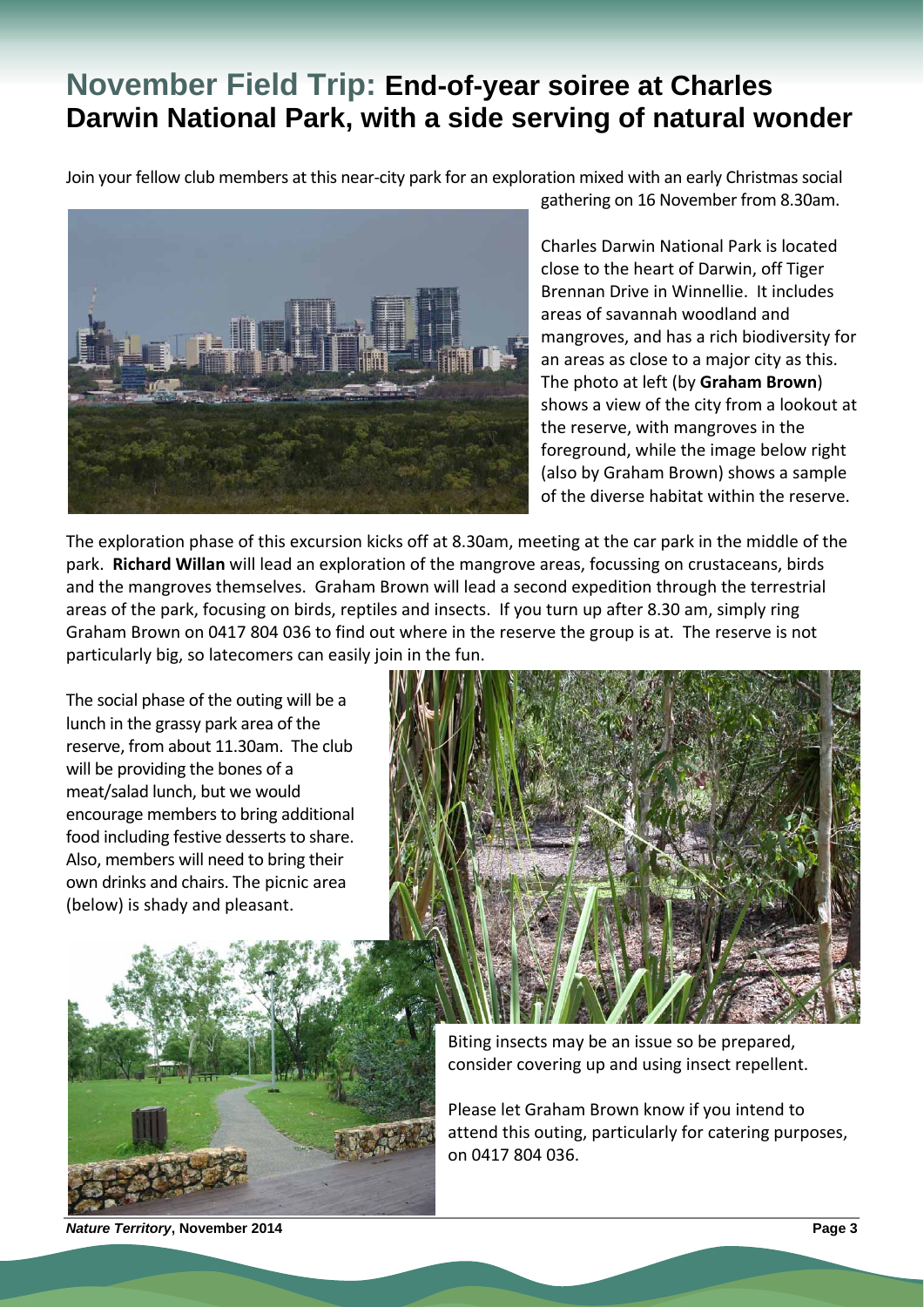# **Club notices**

**Thank you:** The previous issue was prepared by **John Rawsthorne** and collated and mailed by **Laurie & Illona Barrand.**  It was printed using equipment kindly made available by **Palmerston Telstra Shop.**

**Newsletter contributions welcome:** Sightings, reports, travelogues, reviews, photographs, sketches, news, comments, opinions, theories ..... , anything relevant to natural history. Please forward material to **Tissa** at *tissa@imprintdesign.com.au* or the Club's postal address, or contact him on 8921 8226**.** 

Deadline for the December newsletter: Monday 24 November.

#### **●●●●●●●●●●●●●●●●●●●●●●●●●●●●●●●●●●●**

Need a Club membership form? Go to: http://sites.google.com/site/ntfieldnaturalists/downloads.

#### **●●●●●●●●●●●●●●●●●●●●●●●●●●●●●●●●●●●**

**Club library:** The Club's journal and book collection is available to members. Lists of holdings can be found on our web-site: http://sites.google.com/site/ntfieldnaturalists/library. The library is housed in two sections:

Books, reports and CDs: can be accessed by contacting **Peter Ebsworth** on 0437 278 799.

Journals: in the Biodiversity Unit at Berrimah. For access phone **Michael Braby** on 08 8995 5015 (w).

#### **●●●●●●●●●●●●●●●●●●●●●●●●●●●●●●●●●●●**

**Leanyer Ponds:** Access to Leanyer Ponds is available only after induction through PAWC. To commence the induction process go to www.rapidinduct.com.au/powerwater/waterservices

Note that the Leanyer Ponds are currently temporarily closed to birdwatchers.

**Bryan Baker** has keys for the Alice Springs Sewage Ponds, available for collection in Darwin by members before they head south. Bryan can be reached in Darwin on 8948 2196.

#### **●●●●●●●●●●●●●●●●●●●●●●●●●●●●●●●●●●●**

*Northern Territory Naturalist***:** The Editorial Committee of the Club's journal, the *Northern Territory Naturalist*, has now released edition no. 25. The journal publishes works concerning any aspect of the natural history and ecology of the Northern Territory or adjacent northern Australia, and may include Reviews, Research Articles, Short Notes, Species Profiles and Book Reviews.

The *Northern Territory Naturalist* is a registered, peer‐reviewed journal (ISSN 0155‐ 4093). Author instructions may be downloaded from our web‐site: http://sites.google.com/site/ntfieldnaturalists/journal.

If possible, manuscripts should be submitted in digital form by email to *richard.willan@nt.gov.au*. Manuscript editors are Drs **Richard Willan**, **Anke Frank** and **Sean Bellairs**. **Louis Elliott** is the production editor.

Originals are available of most back issues, some are available as photocopies only, and several recent issues are out‐of‐print but individual papers are available as pdfs.

The journal page of the Club's web-site has an order form for back issues. Free pdfs of papers from issue 18 (2005) onwards are available from the authors or by contacting **Lou Elliott**, email *louis.elliott@nt.gov.au*.

#### **●●●●●●●●●●●●●●●●●●●●●●●●●●●●●●●●●●●**

**Top End Native Plant Society** General meetings are held on the 3<sup>rd</sup> Thursday of the month at the Marrara Christian College, corner Amy Johnson Ave. and McMillans Road, and commence at 7:30 PM (speaker at 8 PM). Visit http://www.topendnativeplants.org.au/index.php or contact Russell Dempster on 8983 2131.

Upcoming TENPS events:

20‐Nov‐2014 : AGM and talk by Ian Morris on "Plants of Economic Significance to Indigenous People of East Arnhem Land"

<sup>22</sup>‐Nov‐<sup>2014</sup> : Tour of George Brown Darwin Botanic Gardens led by Sharon Wilson



**NORTHERN TERRITORY** 

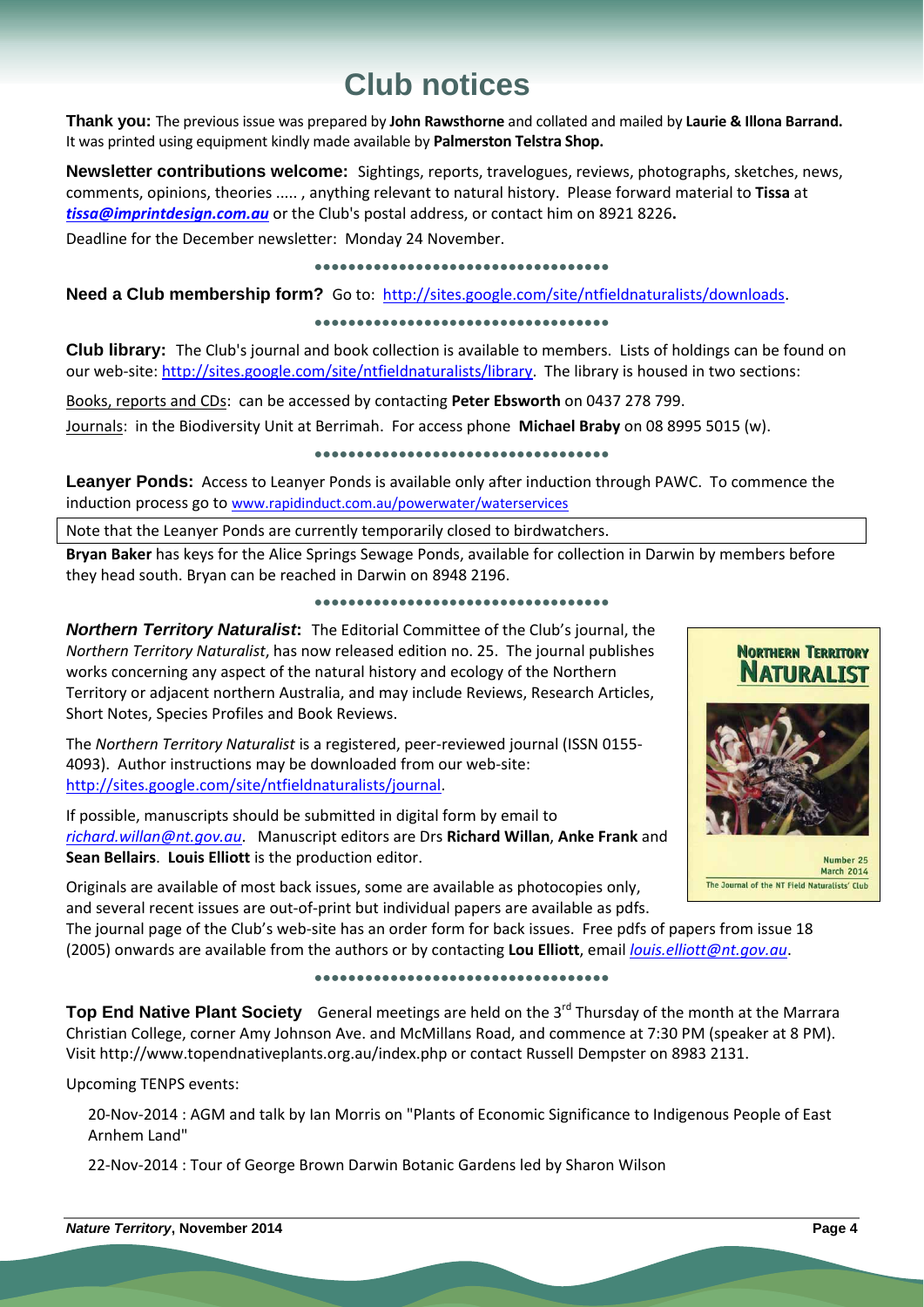#### **October meeting: Gliding into the unknown: Marsupial gliders of the NT and beyond, with Sue Carthew**

### *Report by Michael Braby*

Professor Sue Carthew is Pro Vice Chancellor of the Faculty of Engineering, Health, Science and the Environment at Charles Darwin University. Prior to moving to Darwin 2.5 years ago Sue was based at the University of Adelaide where she conducted extensive research into the ecology and conservation biology of gliding marsupials, particularly in western Victoria and south‐eastern South Australia.

There are nine species of gliding marsupials, which are found only in New Guinea and Australia. In Australia, there are at least six species, including the Greater Glider, Yellow-bellied Glider, Mahogany Glider, Squirrel Glider, Sugar Glider and Feathertail Glider. They are sometimes known as wrist‐winged gliders because of the gliding membrane comprising folds of skin between the limbs and the side of the body that allows them to glide between trees.

Gliders have very specific habitat requirements. They are strictly nocturnal and arboreal, living in trees, and depend upon tree hollows which are used as dens. Most species occur in the taller mature eucalypt forests where they feed primarily on the pollen and nectar of flowers; some species also utilise sap and feed on small invertebrates. The Yellow-bellied Glider is well known for harvesting sap from eucalypts by making distinct vshaped incisions on the trunk of particular trees to exude the rich sugary phloem. Gliders tend to have patchy distributions in the landscape, which may be related to their mating systems and social structure. Several gliders are of conservation concern because of their ecological specialisation and susceptibility to habitat fragmentation.

Sue provided a brief overview of her research in southern Australia, which has included long-term investigations spanning 20 years into the reproductive biology, spatial distribution and effects of forest fragmentation and isolation on population density, population viability, movement between remnant patches of gliders etc., with

particular focus on the Yellow‐bellied Glider and Sugar Glider. The Yellow‐bellied Glider is severely threatened by habitat fragmentation. The animals live in small family groups, but because they require relatively large home ranges (>30 ha) they do not survive well in small isolated patches of forest. In contrast, the Sugar Glider lives in larger social groups but has smaller home ranges (0.5 – 4.0 ha) and therefore is less susceptible to fragmentation. However, Sue and her research team found that in smaller forest fragments (<100 ha in area), Sugar Gliders had a much lower level of occupancy, and that group sizes and population densities were also significantly smaller compared to larger forest patches, indicating an overall negative effect of fragmentation that is presumably related to diminished availability of ecological resources.



*Above: A glider from Territory Wildlife Park: Is it a Sugar Glider or a Lambalk Glider? Image by Tissa Ratnayeke*

The Sugar Glider is more widespread and common than the Yellow‐bellied Glider, although it is rare in South Australia. It currently includes five subspecies, of which two occur in mainland New Guinea. One of these subspecies, commonly referred to as the Lambalk Glider (*Petaurus breviceps ariel*), occurs in the Kimberley and Top End of north-western Australia. Very little is known about the taxonomy and ecology of this glider, and since moving to the Northern Territory Sue and her students have had the opportunity to investigate the species boundary and systematic relationships of the Lambalk Glider in more detail. Sue presented fascinating preliminary evidence based on comparative morphology of the Lambalk, Sugar and Squirrel Gliders together with phylogenetic reconstruction of the genus *Petaurus* using genetic sequence data (from the ND2 mitochondrial gene), which indicate that *P. breviceps ariel* is not closely related to the Sugar Glider and appears to have it nearest evolutionary affinity with the Mahogany and Squirrel Gliders. Although more data is needed to confirm this pattern, this discovery is most interesting because it emphasises the unique and peculiar biogeographical nature of north‐western Australia within the Australian Monsoon Tropics. We eagerly await the results of Sue's ongoing research to fully unravel the taxonomic mystery and biology of our glider in northern Australia.

Thank you Sue for a well presented and most interesting talk!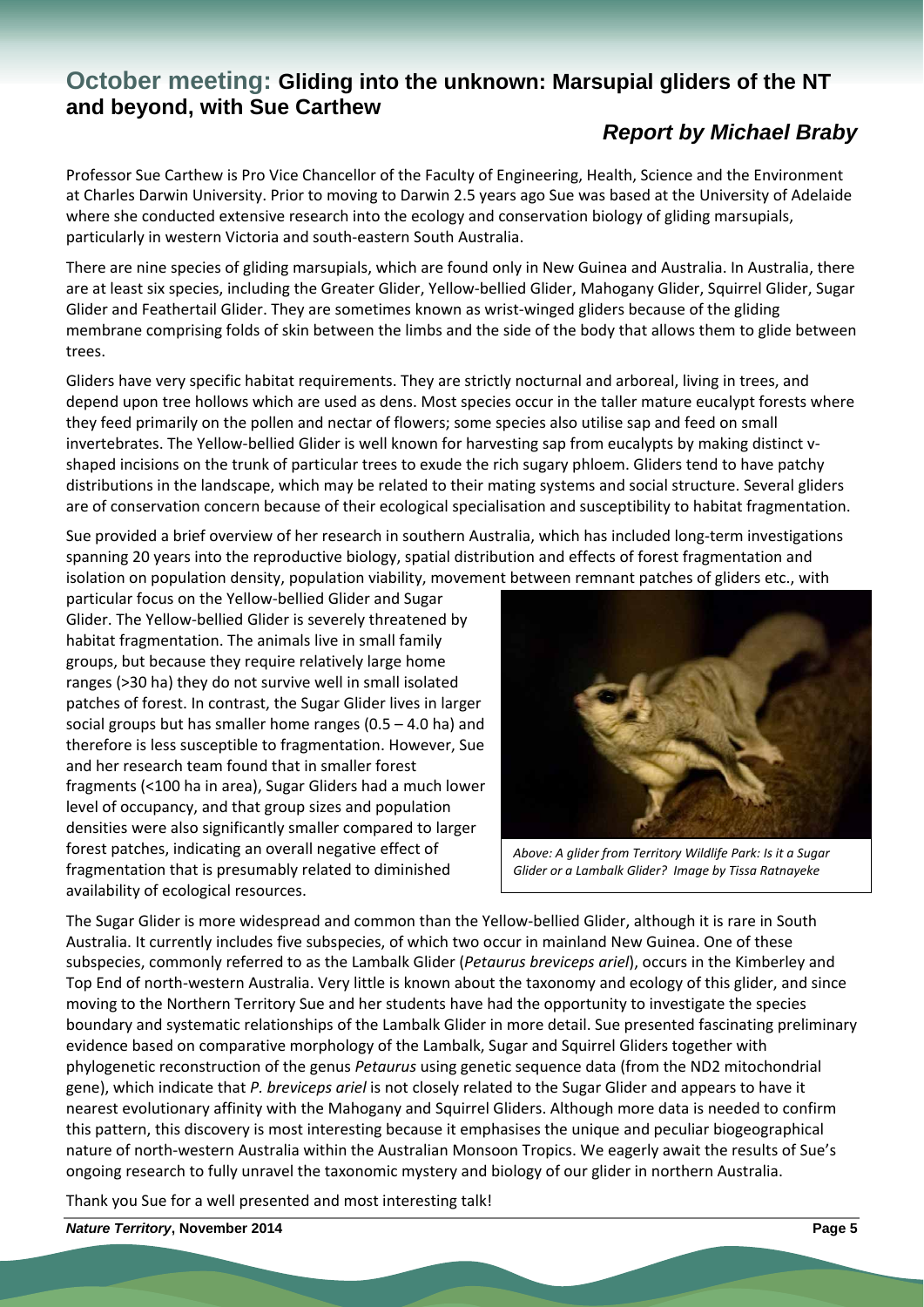## **October field trip: Evening visit to Fogg Dam for insect trapping**  *report by Julia Collingwood*

On Friday evening 10 October about 20 of us assembled for an evening of insect light trapping organised by Graham Brown and Michael Barrett from NT Parks and Wildlife. Graham, who had run the light in the same spot on previous occasions although not in recent years, set up the UV light and a generator at the edge of the trees beside the start of the dam wall on the upstream side.

We then left the trap to attract insects while we took a walk through the rainforest led by Michael. During the walk we mostly saw wolf and huntsman spiders, both were very common. However, the assassin bugs on a dead

stump and the sighting of stag beetles in a fallen tree nearby were particularly interesting due to their uncommonness.

When we returned to the light trap, it was alive with hundreds of specimens, the majority of which were:

1. small beetles ‐ rove, darkling and diving beetles as well as scirtids which resemble flea beetles



- 2. bugs ‐stink and assassin
- 3. pink and black moths (*Creatonotos gangis*)
- 4. large crane flies

A more extensive list with photographs has been composed by Graham and will be placed on the website.



We were then lead by Michael for a night walk along the dam wall. It was impressed upon us that this was something we should never do on our own! After a few minutes and within a couple of metres of the dam wall, we clearly saw a freshwater crocodile. While walking along there was no mistaking the red shining glint of various other crocodiles in the dam. Michael pointed out the Northern dwarf tree frog (*Litoria bicolor*) which has

a fondness for the pandanus trees growing along the dam wall. Once you began to look, these small frogs were everywhere. We also saw a number of Roth's tree frogs (*Litoria rothii*), Dahl's

aquatic frog (*Litoria dahlii*) and Australian green tree frog (*Litoria caerulea*).



As we walked, the moon came up over the flat flood plain − a huge blood‐red disc looking more like a setting sun than a rising a moon. It was breath‐taking; a sight not to be forgotten.



Thanks to Michael Barrett and Graham Brown, it was an extremely successful excursion.

Images clockwise from top left: Pink and black moth *Creatonotos gangis* (Natalie Davis); an assassin bug (family Reduviidae) (Graham Brown); huntsman spider, *Heteropoda* sp. (Graham Brown); a moth of the family Noctuidae (Natalie Davis)

*Nature Territory***, November 2014****Page 6**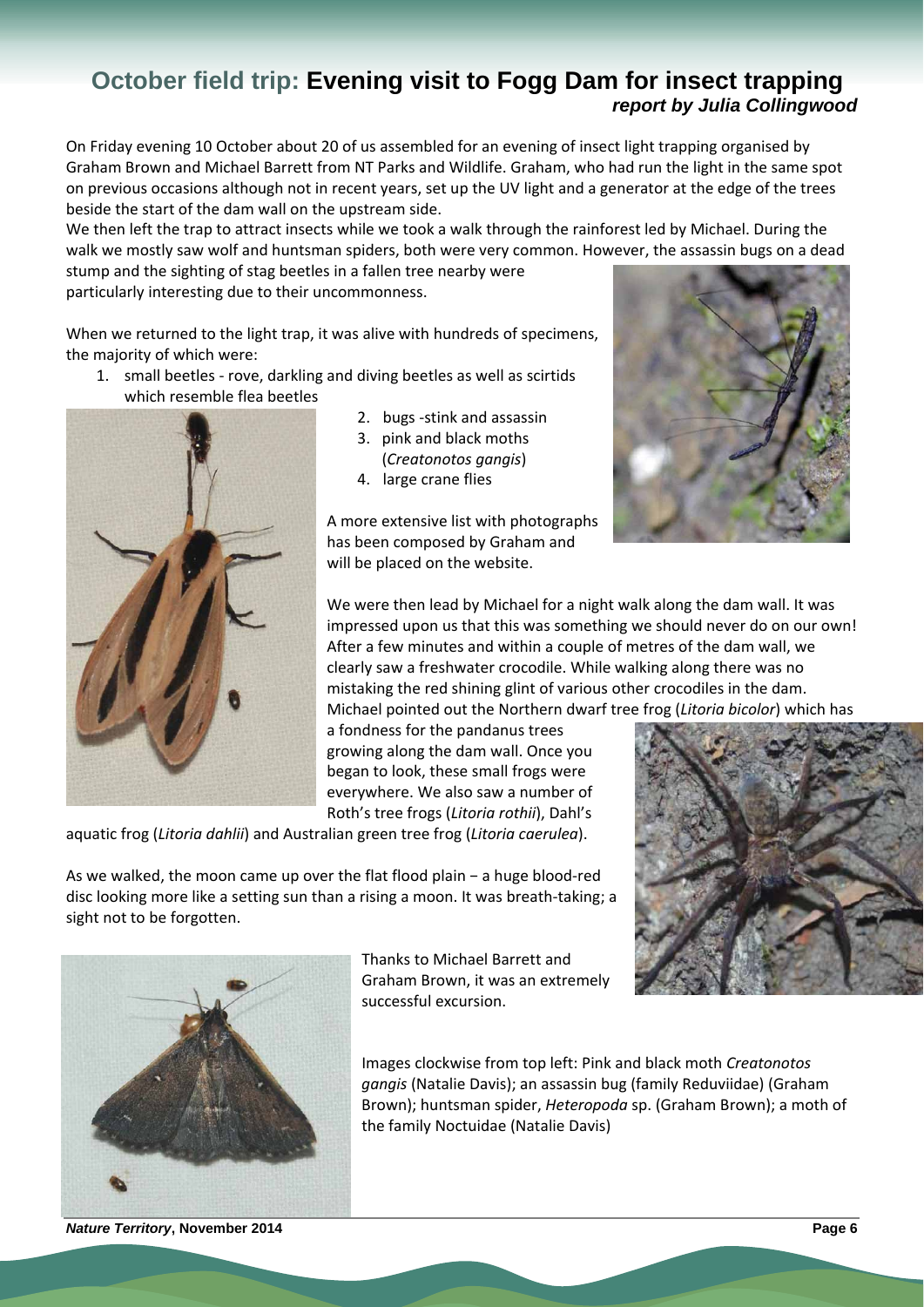# **Members' ground-breaking conservation work recognised**

Two NT Field Nats club members, **Stephen Garnett** and **Don Franklin** both of CDU, have been recognised for producing the world's first climate change adaptation plan for birds. They were awarded a Certificate of Commendation at this year's national Whitley Awards for Zoological Management and Conservation Resource for their co-edited and co-authored book, "Climate Change Adaptation Plan for Birds".

In an interview with CDU Newsroom, Professor Garnett said he was honoured to have received such an esteemed award in

the scientific field of Australasian fauna. "It is a pleasure to win this," Professor Garnett said. "The hard work has been acknowledged.

"There has never before been an attempt to assess the impact of climate change on an entire faunal group as well as suggest potential adaptation measures."

The book, published by CSIRO, describes the state of knowledge about climate change and Australian birds, detailing costed plans of action for those most vulnerable.

The research draws on some 16 million records on 1200 bird species and subspecies, the largest collection of Australian bird records ever assembled.

"I hope this award draws people's attention to the work we have done and the requirements we all have as a society to prepare for what is coming with climate change," Professor Garnett said.

He said types of action included expanding coastal sanctuaries further inland and increasing monitoring of birds for early warnings of climate change impacts. "This is part of an ongoing conversation

with policy makers on what could be done to prepare ourselves for when the climate change impacts really start to bite," he said. "Some actions need to be taken very soon while others can be postponed for a while."



*Stephen Garnett with the award‐winning tome*



White‐throated Grasswrens (*Amytornis woodwardi*) were one of the focus species of the Kakadu Bird Week in September.

**●●●●●●●●●●●●●●●●●●●●●●**

The image at left of a pair was captured by **Marc Gardner**. These birds were found in old growth spinifex with ample seed heads.

**●●●●●●●●●●●●●●●●●●●●●●**

**Trivia Answer from p2** The first person to see a Tawny Coster in Australia was Chris Sanderson of Brisbane, who spotted them at Wagait Beach.

*Nature Territory***, November 2014****Page 7**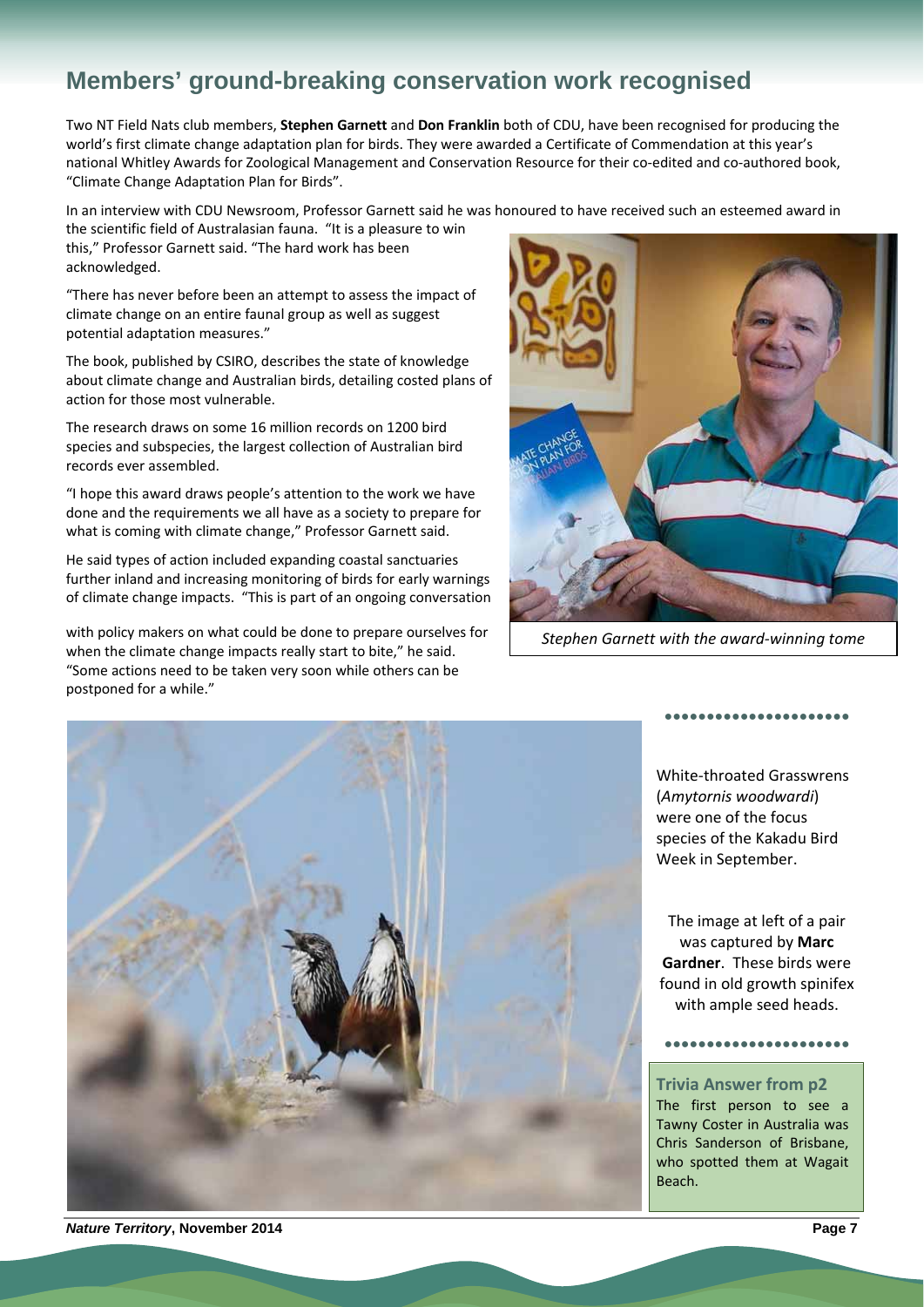# **Too good to lose: how to reverse the species declines at Kakadu**

*In a recent article published in The Conversation John Woinarski described a framework for the Kakadu* Threatened Species Strategy. This is an important plan to stem a worrying tale of decline and disappearance. *Below is an extract from John's article and a summary of financial commitments.*

Kakadu National Park in Australia's tropical north is one of the world's premier conservation reserves. However, it is partly

failing in one of its principal purposes. The past two to three decades have seen an extraordinary collapse in Kakadu's native mammal species. A comprehensive new Kakadu Threatened Species Strategy has been designed in response to these species declines, to provide a mechanism to reverse them.

National parks, particularly very large ones like Kakadu, should provide the robust foundation for the conservation of biodiversity. These are areas in which conservation is an explicit (and often paramount) priority and in which some of the most acute threats (such as vegetation clearance) are excluded. Furthermore, they are usually staffed by trained land managers with responsibility for undertaking actions to benefit biodiversity. If we can't maintain biodiversity in areas specifically set aside for this purpose, then the overall fate of our biodiversity is likely to be very bleak.



Kakadu is blessed with an embarrassment of riches: 75 threatened species and one threatened ecological community – probably more than any other conservation reserve in Australia. Indeed, the park's importance for the conservation of

#### *Plan and financial commitment to save Kakadu's endangered species*

- *\$450,000 on intensive work to target threats from fire, weeds and feral animals in crucial habitat, extending from the Stone Country to the lowland woodlands.*
- *\$50,000 to create a wildlife refuge on Gardangarl (Field Island) for species struggling on the mainland including small mammals and goannas.*
- *\$200,000 on expanding of the 'toad smart' quolls project, building on the highly successful research conducted in Kakadu since 2010.*
- *\$50,000 for a seedbank and for propagating threatened plant species, many of which occur nowhere else in the world.*

management ambition, accountability and competence in Kakadu that provides reassurance to our community that parks indeed provide a robust foundation for conserving Australia's plants, animals and ecosystems. Kakadu's biodiversity is too precious to lose.

*Images: top Yellow Water sunset cruise; right a young quoll, courtesy Parks Australia*

threatened species was one of the main justifications for its World Heritage listing.

Kakadu's threatened species include very many highly localised plants, endemic shrimps restricted to just a few headwater pools, river sharks, marine turtles, giant but very rarely seen snakes, toad‐affected goannas, migratory shorebirds, and finches, in addition to its rapidly declining mammal species.

Kakadu is a beautiful, awe‐inspiring and deeply spiritual place. It is also extraordinarily important for biodiversity. We need to set a standard of



*To read further on this important development in the protection of the Top End's biodiversity see: John Woinarski's full article in The Conversation*

http://theconversation.com/too-good-to-lose-how-to-reverse-the-species-declines-at-kakadu-33679 *The Kakadu Threatened Species Strategy* 

*http://www.nerpnorthern.edu.au/publications/citation/nerp634* 

Press release from Senator the Hon. Simon Birmingham, Parliamentary Secretary to the Minister for the Environment *http://www.environment.gov.au/minister/birmingham/2014/mr20141103.html*

Article on ABC webpage "Quolls, goannas to be relocated in bid to help Kakadu's endangered species", by Alexandra Fisher *http://www.abc.net.au/news/2014‐11‐03/plan‐to‐help‐kakadu‐threatened‐species/5862558*